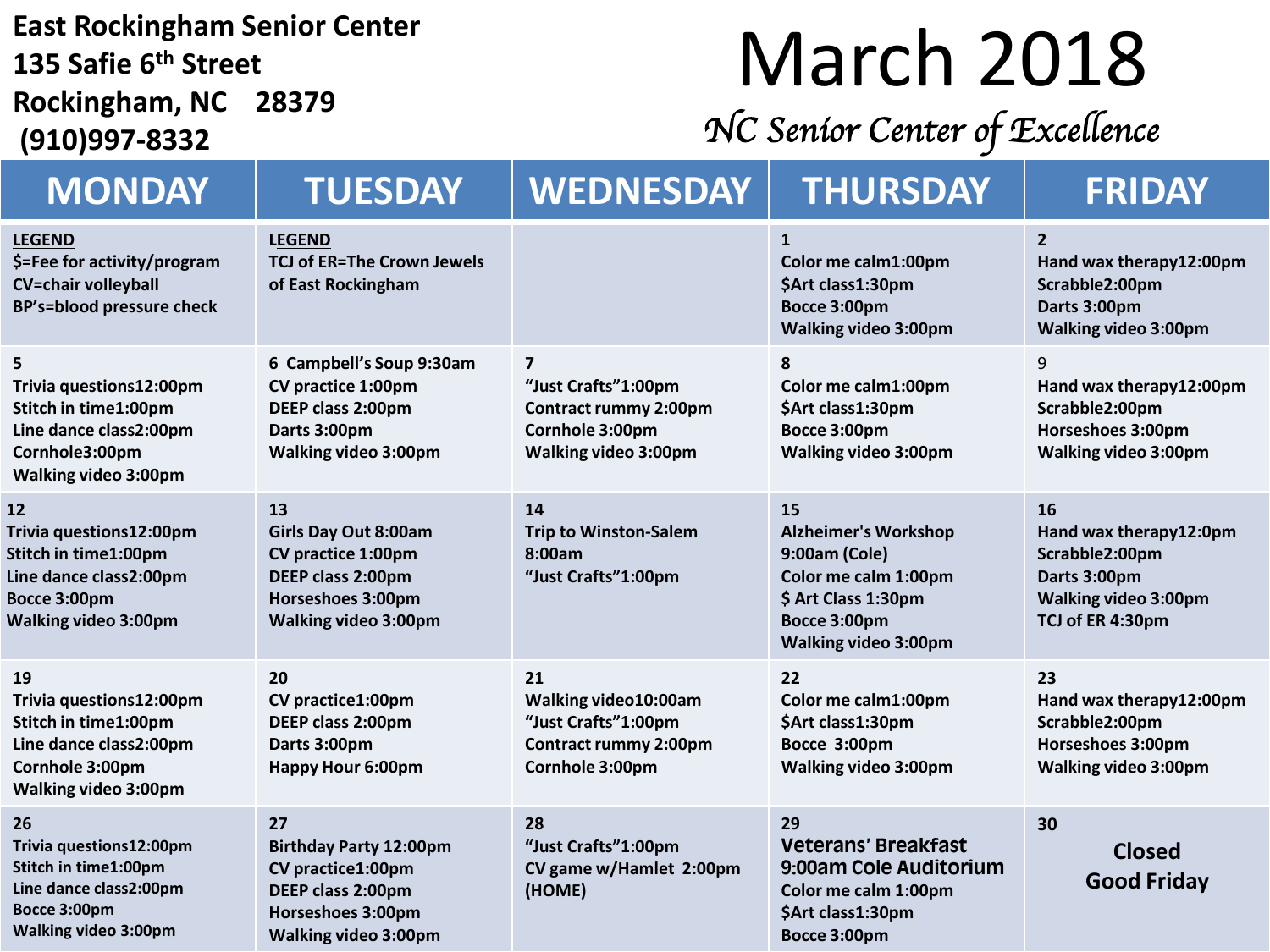Ellerbe Senior Center<br>306 Millstone Road, Ellerbe, NC 28338 910-652-6006

### March 2018

| <b>Monday</b>                                            | <b>Tuesday</b>                                             | Wednesday                                                                                     | <b>Thursday</b>                                    | <b>Friday</b>                            |
|----------------------------------------------------------|------------------------------------------------------------|-----------------------------------------------------------------------------------------------|----------------------------------------------------|------------------------------------------|
|                                                          |                                                            |                                                                                               | $\mathbf{1}$<br>Coffee with Sandy<br>Bingo 12:15pm | $\overline{2}$<br>Contract Rummy 12:15pm |
| 5<br><b>Bingo 12:15pm</b><br><b>Richmond Co. Hospice</b> | 6<br>Art Class 12:15pm                                     | $\overline{7}$<br>Volleyball Practice 10:00<br>Volleyball Game 2:00 @<br><b>Pruitt Health</b> | 8<br>Bingo 12:15pm with<br><b>Liberty Hospice</b>  | 9<br>Aggravation 12:15pm                 |
| 12<br>Bingo 12:15pm with<br><b>Richmond Pines</b>        | 13<br>Art Class 12:15pm                                    | 14<br><b>CLOSED</b>                                                                           | 15<br><b>Closed Dementia</b><br>Conference @ Cole  | 16<br>Dominos 12:15pm                    |
| 19<br>Bingo 12:15pm                                      | 20<br>Art Class 12:15pm                                    | 21<br><b>Volleyball Practice 10:00</b><br>Volleyball Game v/s<br>Hamlet 2:00                  | 22<br><b>CLOSED</b><br>\$Trip to Old Salem         | 23<br>Scrabble 12:15pm                   |
| 26<br>Bingo 12:15pm<br>Legend:                           | 27<br>Art Class 12:15pm<br>$$ =$ Fee for program/ activity | 28<br><b>CLOSED</b><br><b>Pamper Day</b>                                                      | 29<br><b>Bingo 12:15pm</b>                         | 30<br><b>CLOSED</b>                      |